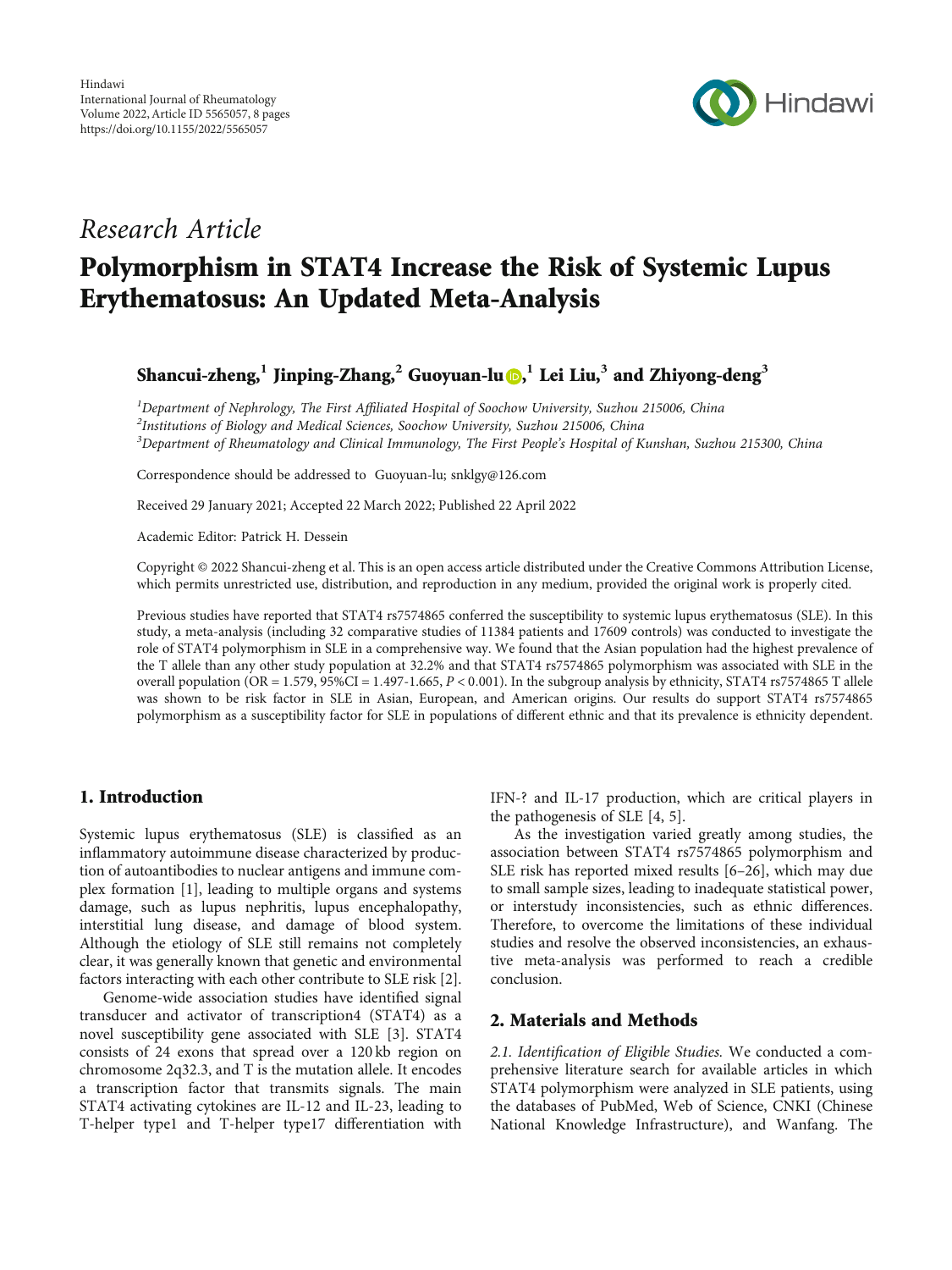relevant articles were retrieved by keyword combinations as follows: "STAT4," "Signal transducer and activator of transcription 4," "rs7574865," "polymorphism," and "systemic lupus erythematosus." The references in the obtained studies were also examined to identify additional studies not included by the electronic databases, with no language or country restrictions.

2.2. Criteria for Inclusion. The inclusion criteria were listed as following: case-control studies, original data (independence among studies), and enough data to calculate an odds ratio (OR) with 95% confidence interval (CI). We excluded the following: studies in which the number of risk alleles could not be ascertained or contained overlapping data. These studies were assessed by two investigators independently. In case of any disagreement, it could be resolved by consultation with a third author.

2.3. Data Extraction. We extracted the following information from each article: first author, year of publication, demographics, ethnicity, the numbers of cases and controls, and allele frequency of the STAT4 rs7574865 polymorphism.

2.4. Statistical Analyses. We performed meta-analyses to estimate the association between STAT4 rs7574865 polymorphisms and SLE risk by odds ratios (ORs) and its 95% confidence interval (CI). The significance of the pooled ORs was determined by the *Z*-test, and *P* < 0*:*5 was considered statistically significant. In addition, Cochran's Q statistics was used to assess within-study and between-study variation and heterogeneities. This heterogeneity test assesses the null hypothesis that all studies evaluated the same effect. The effect of heterogeneity was quantified using  $I^2$ . In our meta-analysis,  $P < 0.10$  for the *Q*-test and  $I^2$  more than 50% was considered that significant heterogenicity among studies could not be ignored. Data were combined using both the fixed effects model (the inverse varianceweighted method) and the random effects model (DerSimonian and Laird method) [[27, 28\]](#page-6-0). We carried out the random effects model when the effects are assumed heterogeneous in our study. All analyses were performed using the STATA 15.1 software.

2.5. Evaluation of Heterogeneity and Publication Bias. Subgroup analyses were performed by ethnicity, to examine the potential sources of heterogeneity observed in the meta-analyses. Because of the limitations of funnel plotting, publication bias was evaluated using the Egger linear regression test [[29](#page-7-0)], which measures funnel plot asymmetry using a natural logarithm scale of ORs. We carried out sensitivity analysis to evaluate the effect of individual study on pooled OR. "Trim and fill" method was used to adjust summary estimates for observed bias [\[30\]](#page-7-0), when asymmetry was indicated. In this method, small studies were removed until symmetry is achieved in the funnel plot by recalculating the center of the funnel, and then removed studies are replaced with their missing mirror-image counterparts. Finally, the revised summary estimate was calculated using all the original and hypothetical "filled" studies.



Figure 1: Flow chart of literature screening.

### 3. Result

3.1. Literature Search and Characteristics of Eligible Studies. Figure 1 showed the literature searching process. 133 references were found by electronic and manual searches, of which 104 records were excluded by means of reading the title and abstract. Therefore, 29 full-text publications were judged potentially relevant, comprehensively assessed against inclusion criteria. Ultimately, 21 articles were included in our meta-analysis [[6](#page-6-0)–[26](#page-6-0)], excluding 8 studies with duplicate data and no case controls (Figure 1). Of these, one study contained data from five different groups [[26](#page-6-0)], three studies contained data from three different groups, respectively [[11](#page-6-0), [15, 25](#page-6-0)], and one study contained data from two different groups [\[23\]](#page-6-0). These groups were analyzed independently, of which a total of 32 separate comparisons were considered, including 11384 SLE patients and 17609 controls. The major characteristics of individual eligible article were listed in Table [1](#page-2-0) and Figure [2](#page--1-0).

3.2. Frequency of the STAT4 rs7574865 T Allele in Different Ethnic Groups. As shown in Table [2,](#page--1-0) Asian had the greatest prevalence of STAT4 rs7574865 T allele and Europeans with lower prevalence. The mean frequency of T allele was 29.5%, and it varied from 21.8% to 32.2% in controls.

3.3. Meta-Analysis of the Association between the Polymorphism of STAT4 rs7574865 and SLE. In our metaanalysis, the STAT4 rs7574865 T allele was shown strongly positive association with SLE (OR = 1*:*579, 95*%*CI = 1*:*497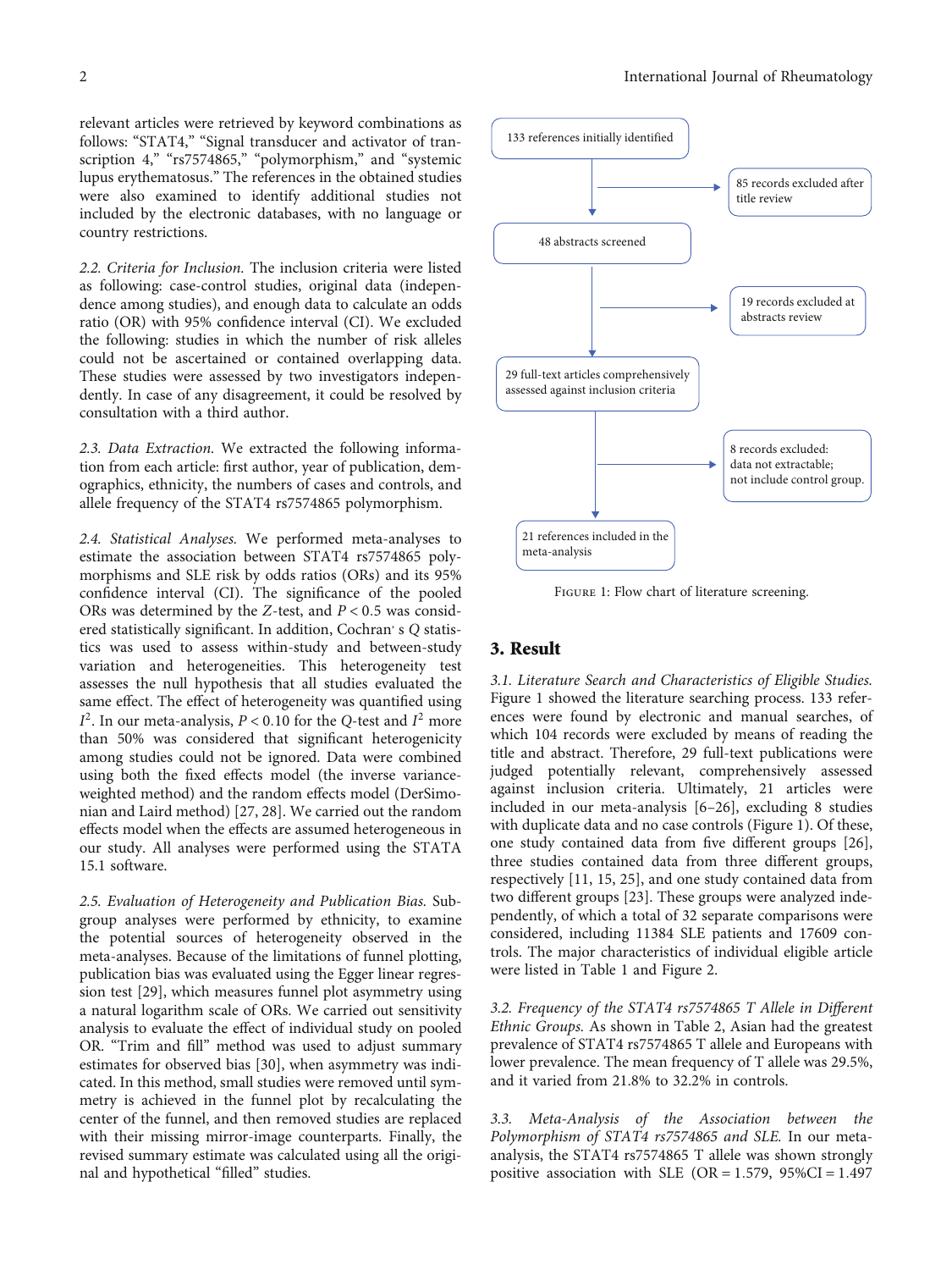<span id="page-2-0"></span>

|                  |      | Ethnicity |            | Number  |             | T allele (%) |           | Association |  |
|------------------|------|-----------|------------|---------|-------------|--------------|-----------|-------------|--|
| First author     | Time |           | <b>SLE</b> | Control | ${\rm SLE}$ | Control      | <b>OR</b> | 95% CI      |  |
| Keisuke Kadota   | 2013 | Japanese  | 75         | 190     | 47.3        | 33.4         | 1.790     | 1.218-2.631 |  |
| Ping Li          | 2011 | Chinese   | 748        | 750     | 41.0        | 32.2         | 1.484     | 1.278-1.723 |  |
| V Gupta          | 2018 | Indian    | 394        | 583     | 32.9        | 26.2         | 1.382     | 1.134-1.685 |  |
| Salmaninejad A   | 2017 | Iranian   | 50         | 281     | 39.0        | 31.9         | 1.368     | 0.882-2.123 |  |
| Mirkazemi S      | 2013 | Iranian   | 280        | 281     | 41.3        | 31.9         | 1.502     | 1.176-1.918 |  |
| Shu Kobayashi    | 2008 | Japanese  | 238        | 752     | 44.0        | 31.0         | 1.744     | 1.411-2.154 |  |
|                  |      | Japanese  | 188        | 940     | 39.0        | 31.0         | 1.432     | 1.139-1.800 |  |
|                  |      | Japanese  | 165        | 212     | 44.0        | 30.0         | 1.833     | 1.357-2.476 |  |
| Chikako Kiyohara | 2009 | Japanese  | 152        | 427     | 37.5        | 29.0         | 1.466     | 1.113-1.931 |  |
| J. Dang          | 2014 | Chinese   | 370        | 576     | 40.1        | 30.9         | 1.543     | 1.271-1.872 |  |
| Skonieczna K     | 2017 | Polish    | 35         | 50      | 32.9        | 21.0         | $1.841\,$ | 0.921-3.681 |  |
| Hwa Chia Chai    | 2014 | Malay     | 93         | 110     | 44.1        | 32.7         | 1.621     | 1.082-2.427 |  |
|                  |      | Chinese   | 245        | 294     | 46.3        | 37.8         | 1.423     | 1.115-1.815 |  |
|                  |      | Indian    | 22         | 26      | 31.8        | 42.3         | 0.636     | 0.275-1.474 |  |
| Aya Kawasaki     | 2008 | Japanese  | 308        | 306     | 46.3        | 33.5         | 1.709     | 1.357-2.153 |  |
| Morales RJ P     | 2008 | Colombian | 144        | 410     | 42.7        | 31.5         | 1.624     | 1.232-2.140 |  |
| SU Yin           | 2010 | Chinese   | 252        | 497     | 40.3        | 29.5         | 1.614     | 1.289-2.019 |  |
| WU Xi-mei        | 2018 | Chinese   | 163        | 102     | 50.3        | 35.3         | 1.568     | 1.012-2.431 |  |
| Bai Suyun        | 2010 | Chinese   | 102        | 125     | 47.1        | 35.2         | 1.636     | 1.121-2.388 |  |
| Min W            | 2017 | Chinese   | 1387       | 2259    | 40.3        | 33.2         | 1.356     | 1.229-1.495 |  |
| Miu Qian         | 2009 | Chinese   | 767        | 956     | 42.8        | 35.8         | 1.338     | 1.166-1.536 |  |
| W Yang,          | 2009 | Chinese   | 910        | 1440    | 46.1        | 33.4         | 1.705     | 1.512-1.923 |  |
|                  |      | Thailand  | 278        | 383     | 48.7        | 35.2         | 1.747     | 1.398-2.183 |  |
| Taylor KE        | 2008 | American  | 1398       | 2560    | 31.1        | 22.5         | 1.556     | 1.403-1.726 |  |
| Remmers EF       | 2007 | Swedish   | 575        | 416     | 31.0        | 22.0         | 1.597     | 1.299-1.962 |  |
|                  |      | Swedish   | 349        | 416     | 31.0        | 23.0         | 1.504     | 1.198-1.889 |  |
|                  |      | Swedish   | 115        | 416     | 29.0        | 22.0         | 1.458     | 1.050-2.024 |  |
| A-K Abelson      | 2009 | Germany   | 247        | 220     | 26.5        | 21.0         | 1.365     | 1.007-1.851 |  |
|                  |      | Italy     | 221        | 207     | 39.4        | 19.3         | 2.711     | 1.989-3.695 |  |
|                  |      | Spain     | 390        | 620     | 32.7        | 22.1         | 1.712     | 1.401-2.094 |  |
|                  |      | Argentina | 171        | 171     | 41.5        | 31.9         | 1.518     | 1.110-2.076 |  |
|                  |      | Mexico    | 552        | 633     | 54.7        | 36.4         | 2.109     | 1.789-2.487 |  |
| Total            |      |           | 11384      | 17609   | 39.4        | 29.5         | 1.579     | 1.497-1.665 |  |

CI: confidence interval; OR: odds ratio.

-1.665, *P* < 0*:*001) in all participants. The heterogeneity among studies was moderately obvious  $(I^2 = 43.1\% , P <$ 0*:*05). Thus, we performed stratified analysis by ethnicity, indicating that the association between risk factor T allele carriers and SLE was significant in Asians, Europeans, and Americans, with no obvious difference. The pooled ORs for the T allele of STAT4 rs7574865 were 1.706 (95*%*CI = 1*:*431-2.034, *P* < 0*:*001) for populations of American, 1.518 (95% CI = 1*:*440-1.600, *P* < 0*:*001) for Asian, 1.674 (95% CI = 1*:*433-1.955, *P* < 0*:*001) for Europeans. The results of subgroup analysis revealed that betweenstudy heterogeneity was moderately obvious in European  $(I^2 = 53.3\%, P < 0.05)$  and American  $(I^2 = 69.7\%, P < 0.05)$ ,

but no such heterogeneity was found in Asian ( $I^2 = 18.9\%$ , *P* > 0*:*05). (Table [3,](#page-4-0) Figure [3](#page-4-0)).

3.4. Publication Bias and Sensitivity Analyses. We performed Egger's regression model and funnel plot to explore the potential publication bias of literatures, which results revealed no evidence of publication bias in individual groups (Egger regression *P* value > 0.05). (Table [3,](#page-4-0) Figure [4](#page-5-0)).

Sensitivity analysis was conducted to evaluate the influence of a single study on pooled OR by the "trim and fill" method. Corresponding pooled OR was not substantially changed when any individual study was deleted, which confirmed the stability of our overall result. The estimated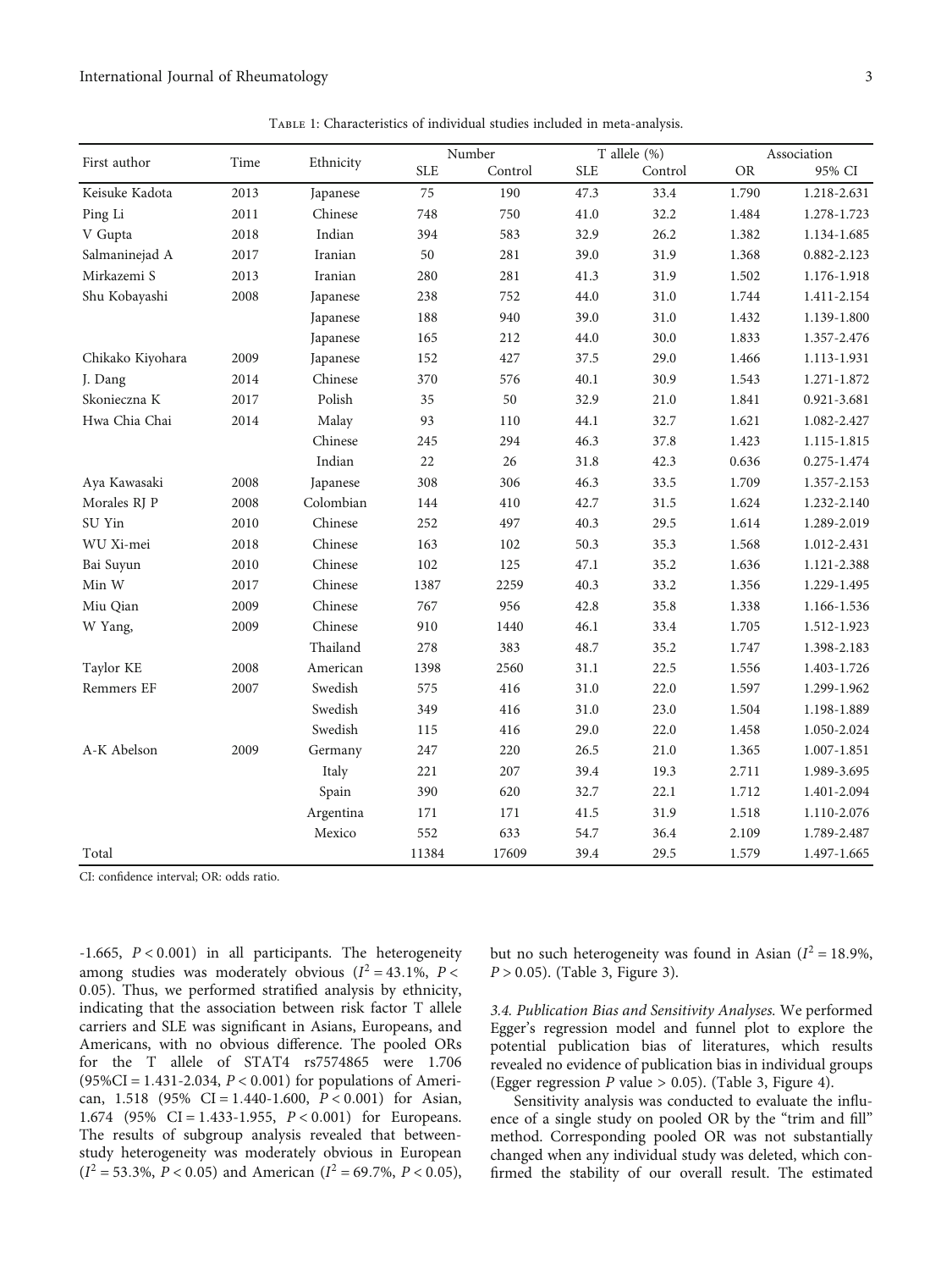| Study                                              |                     | $\frac{0}{0}$ |
|----------------------------------------------------|---------------------|---------------|
| ID                                                 | OR (95% Cl)         | weight        |
| Keisuke Kadota (2013)                              | 1.79(1.22, 2.63)    | 1.55          |
| Ping Li (2011)                                     | 1.48(1.28, 1.72)    | 5.09          |
| V Gupta (2018)                                     | 1.38(1.13, 1.68)    | 3.90          |
| Salmaninejad A (2017)                              | 1.37(0.88, 2.12)    | 1.24          |
| Mikazemi S (2013)                                  | 1.50(1.18, 1.92)    | 3.03          |
| Shu Kobayashi 1 (2008)                             | 1.74(1.41, 2.15)    | 3.62          |
| Shu Kobayashi 2 (2008)                             | 1.43(1.14, 1.80)    | 3.29          |
| Shu Kobayashi 3 (2008)                             | 1.83(1.36, 2.48)    | 2.28          |
| Chikako Kiyohara (2009)                            | 1.47(1.11, 1.93)    | 2.58          |
| J. Dang (2014)                                     | 1.54(1.27, 1.87)    | 4.00          |
| Skonieczna K (2017)                                | 1.84(0.92, 3.68)    | 0.55          |
| Hwa Chia Chai 1 (2014)                             | $1.62$ (1.08, 2.43) | 1.43          |
| Hwa Chia Chai 2 (2014)                             | 1.42(1.12, 1.82)    | 3.05          |
| Hwa Chia Chai 3 (2014)                             | 0.64(0.27, 1.47)    | 0.38          |
| Aya Kawasaki (2008)                                | 1.71(1.36, 2.15)    | 3.26          |
| Morales RJ P (2008)                                | 1.62(1.23, 2.14)    | 2.57          |
| SU Yin (2010)                                      | 1.61(1.29, 2.02)    | 3.38          |
| WU Ximei (2018)                                    | 1.57(1.01, 2.43)    | 1.25          |
| Bai Suyun (2010)                                   | 1.64(1.12, 2.39)    | 1.60          |
| Min W (2017)                                       | 1.36(1.23, 1.50)    | 6.63          |
| Miu Qian (2009)                                    | 1.34(1.17, 1.54)    | 5.42          |
| W Yang 1 (2009)                                    | 1.71(1.51, 1.92)    | 5.94          |
| W Yang 2 (2009)                                    | 1.75(1.40, 2.18)    | 3.40          |
| <b>Taylor KE (2008)</b>                            | 1.56(1.40, 1.73)    | 6.46          |
| Remmers EF 1 (2007)                                | 1.60(1.30, 1.96)    | 3.73          |
| Remmers EF 2 (2007)                                | 1.50(1.20, 1.89)    | 3.31          |
| Remmers EF 3 (2007)                                | 1.46(1.05, 2.02)    | 1.99          |
| A-K Abelson 1 (2009)                               | 1.37(1.01, 1.85)    | 2.24          |
| A-K Abelson 2 (2009)                               | 2.71 (1.99, 3.69)   | 2.18          |
| A-K Abelson 3 (2009)                               | 1.71 (1.40, 2.09)   | 3.84          |
| A-K Abelson 4 (2009)                               | 1.52(1.11, 2.08)    | 2.14          |
| A-K Abelson 5 (2009)                               | 2.11 (1.79, 2.49)   | 4.68          |
| Overall ( <i>I</i> -squared = 43.1%, $p = 0.006$ ) | 1.58(1.50, 1.66)    | 100.00        |
| Note: Weights are from random effects analysis     |                     |               |
| .271                                               | 3.69<br>$\mathbf 1$ |               |

Figure 2: Forest plot for meta-analysis of STAT4 rs7574865 polymorphism and systemic lupus erythematosus (SLE) in all participants.

Table 2: Prevalence of T allele for STAT4 rs7574865 polymorphism in SLE patients and controls of each ethnicity.

|            |                |       | Numbers | T allele $(\%)$ |         |
|------------|----------------|-------|---------|-----------------|---------|
| Population | No. of studies | SLE.  | Control | <b>SLE</b>      | Control |
| Asian      | 21             | 7187  | 11490   | 41.7            | 32.2    |
| European   | 7              | 1932  | 2345    | 31.7            | 21.8    |
| American   | 4              | 2265  | 3774    | 38.4            | 26.2    |
| Overall    | 32.            | 11384 | 17609   | 39.4            | 29.5    |

number of missing studies is 5, and the adjusted pooled OR estimated is 1.514 (95*%*CI = 1*:*462-1.567), which showed still significantly increased risk for SLE (Figure [5](#page-5-0)).

#### 4. Discussion

Systemic lupus erythematosus is a highly heterogeneous autoimmune disease, with influence of complex genetic. Studies in multiple ethnic populations have reported up to 100 risk loci of importance in SLE, although the mechanisms underlying these associations are still elusive [\[31](#page-7-0)–[33](#page-7-0)].

Previous studies suggest that several single-nucleotide polymorphisms (SNPs) in LD in the third intron of STAT4, tagged by rs7574865, were initially demonstrated as SLE risk variants [\[25\]](#page-6-0). The minor T allele of rs7574865 is strongly linked with SLE [\[16\]](#page-6-0). Moreover, the STAT4 risk allele is also associated with specific clinical manifestations including earlier age at diagnosis, presence of anti-dsDNA, ischemic cerebrovascular disease, nephritis, and severe renal insufficiency [\[24](#page-6-0), [34](#page-7-0)–[36](#page-7-0)]. The above phenomena were consistent with the recent study which highlighted the role of STAT4 polymorphism in susceptibility to SLE [\[37\]](#page-7-0). However, due to the heterogeneity among different ethnic groups and a small sample size, existing evidences were not consistent.

In our comprehensive meta-analysis, we identified 21 relevant studies including 11384 SLE cases and 17609 healthy controls. The results do support a trend of association between STAT4 rs7574865 polymorphism and SLE risk in overall. When stratified by ethnicity for STAT4 rs7574865 polymorphism, positive correlations were observed in Asian, European, or American origin. Regarding STAT4 rs7574865 polymorphism in overall samples, we observed that the average frequency of T allele was 39.4% in patients with SLE compared with 29.5% in controls. The prevalence of the rs7574865 T allele was found to vary among ethnic populations.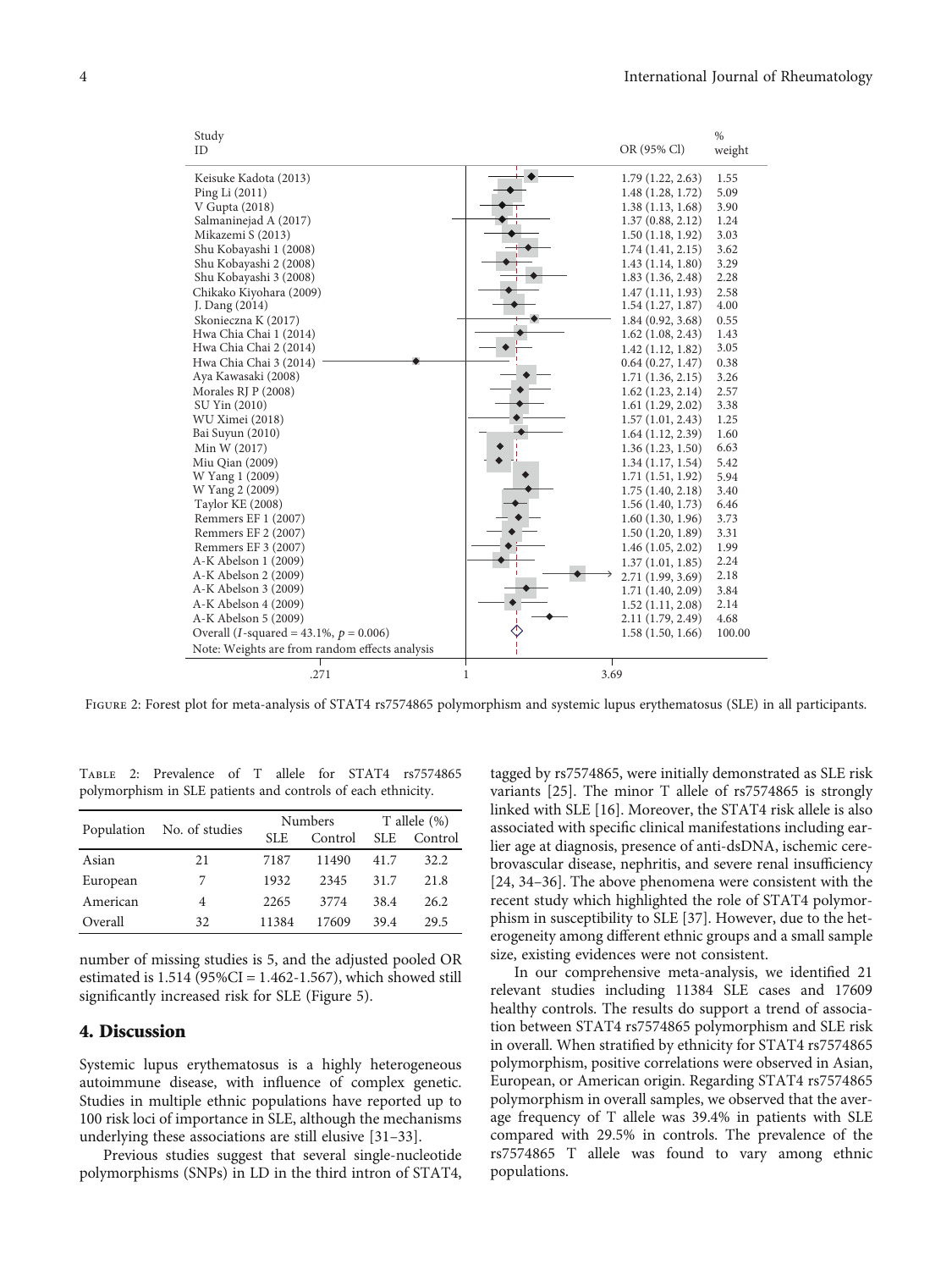<span id="page-4-0"></span>

| Population | No. of studies | Test of association |                     |         | Test of heterogeneity |         | Publication bias<br>(Egger's test) |
|------------|----------------|---------------------|---------------------|---------|-----------------------|---------|------------------------------------|
|            |                | ΟR                  | $(95\% \text{ CI})$ | P value | $I^2(96)$             | P value | P value                            |
| Asian      | 21             | 1.518               | 1.440-1.600         | < 0.001 | 18.9                  | 0.215   | 0.517                              |
| European   | ⇁              | 1.674               | 1.433-1.955         | < 0.001 | 53.3                  | 0.045   | 0.731                              |
| American   | 4              | 1.706               | 1.431-2.034         | < 0.001 | 69.7                  | 0.019   | 0.827                              |
| Overall    | 32             | 1.579               | 1.497-1.665         | < 0.001 | 43.1                  | 0.006   | 0.457                              |

| Study                                               |                     | $\%$   |
|-----------------------------------------------------|---------------------|--------|
| ID                                                  | OR (95% Cl)         | weight |
| Asian                                               |                     |        |
| Japanese 2013                                       | 1.79(1.22, 2.63)    | 1.55   |
| Chinese 2011                                        | 1.48 (1.28, 1.72)   | 5.09   |
| Indian 2018                                         | 1.38(1.13, 1.68)    | 3.90   |
| Iranian 2017                                        | 1.37(0.88, 2.12)    | 1.24   |
| Iranian 2013                                        | 1.50(1.18, 1.92)    | 3.03   |
| Japanese 2008                                       | 1.74(1.41, 2.15)    | 3.62   |
| Japanese 2008                                       | 1.43 (1.14, 1.80)   | 3.29   |
| Japanese 2008                                       | 1.83(1.36, 2.48)    | 2.28   |
| Japanese 2009                                       | 1.47(1.11, 1.93)    | 2.58   |
| Chinese 2014                                        | 1.54(1.27, 1.87)    | 4.00   |
| Malay 2014                                          | $1.62$ (1.08, 2.43) | 1.43   |
| Chinese 2014                                        | 1.42(1.12, 1.82)    | 3.05   |
| Indian 2014                                         | 0.64(0.27, 1.47)    | 0.38   |
| Japanese 2008                                       | 1.71(1.36, 2.15)    | 3.26   |
| Chinese 2010                                        | 1.61(1.29, 2.02)    | 3.38   |
| Chinese 2018                                        | 1.57(1.01, 2.43)    | 1.25   |
| Chinese 2010                                        | 1.64(1.12, 2.39)    | 1.60   |
| Chinese 2017                                        | 1.36(1.23, 1.50)    | 6.63   |
| Chinese 2009                                        | 1.34(1.17, 1.54)    | 5.42   |
| Chinese 2009                                        | 1.71(1.51, 1.92)    | 5.94   |
| Thailand 2009                                       | 1.75(1.40, 2.18)    | 3.40   |
| Subtotal ( <i>I</i> -squared = 18.9%, $p = 0.215$ ) | 1.52(1.44, 1.60)    | 66.31  |
| Europeans                                           |                     |        |
| Polish 2017                                         | 1.84 (0.92, 3.68)   | 0.55   |
| Swedish 2007                                        | 1.60(1.30, 1.96)    | 3.73   |
| Swedish 2007                                        | 1.50(1.20, 1.89)    | 3.31   |
| Swedish 2007                                        | 1.46(1.05, 2.02)    | 1.99   |
| Germay 2009                                         | 1.37(1.01, 1.85)    | 2.24   |
| Italian 2009                                        | 2.71 (1.99, 3.69)   | 2.18   |
| Spanish 2009                                        | 1.71 (1.40, 2.09)   | 3.84   |
| Subtotal ( <i>I</i> -squared = 53.3%, $p = 0.045$ ) | 1.67(1.43, 1.95)    | 17.83  |
|                                                     |                     |        |
| Americans<br>Colombian 2008                         |                     |        |
| American 2008                                       | 1.62(1.23, 2.14)    | 2.57   |
|                                                     | 1.56(1.40, 1.73)    | 6.46   |
| Argentina 2009<br>Mexico 2009                       | 1.52(1.11, 2.08)    | 2.14   |
|                                                     | 2.11 (1.79, 2.49)   | 4.68   |
| Subtotal ( <i>I</i> -squared = 69.7%, $p = 0.019$ ) | 1.71(1.43, 2.03)    | 15.86  |
| Overall ( <i>I</i> -squared = 43.1%, $p = 0.006$ )  | 1.58(1.50, 1.66)    | 100.00 |
| Note: Weights are from random effercts analysis     | Τ                   |        |
| $\mathbf{1}$<br>.271                                | 3.69                |        |

Figure 3: Forest plot for meta-analysis of STAT4 rs7574865 polymorphism and SLE in each ethnic group.

Nevertheless, several limitations presented in this metaanalysis should be considered. First of all, the association between the STAT4rs7574865 polymorphism and disease severity and/or clinical features could not be performed limitation of amount of available data. Secondly, our ethnicityassociated results are applicable only to Asian, European, and American patients, as the data obtained from these ethnic groups. In addition, the heterogeneity has been presented obviously in European and American population, in subgroup analysis. Due to population demographics and lower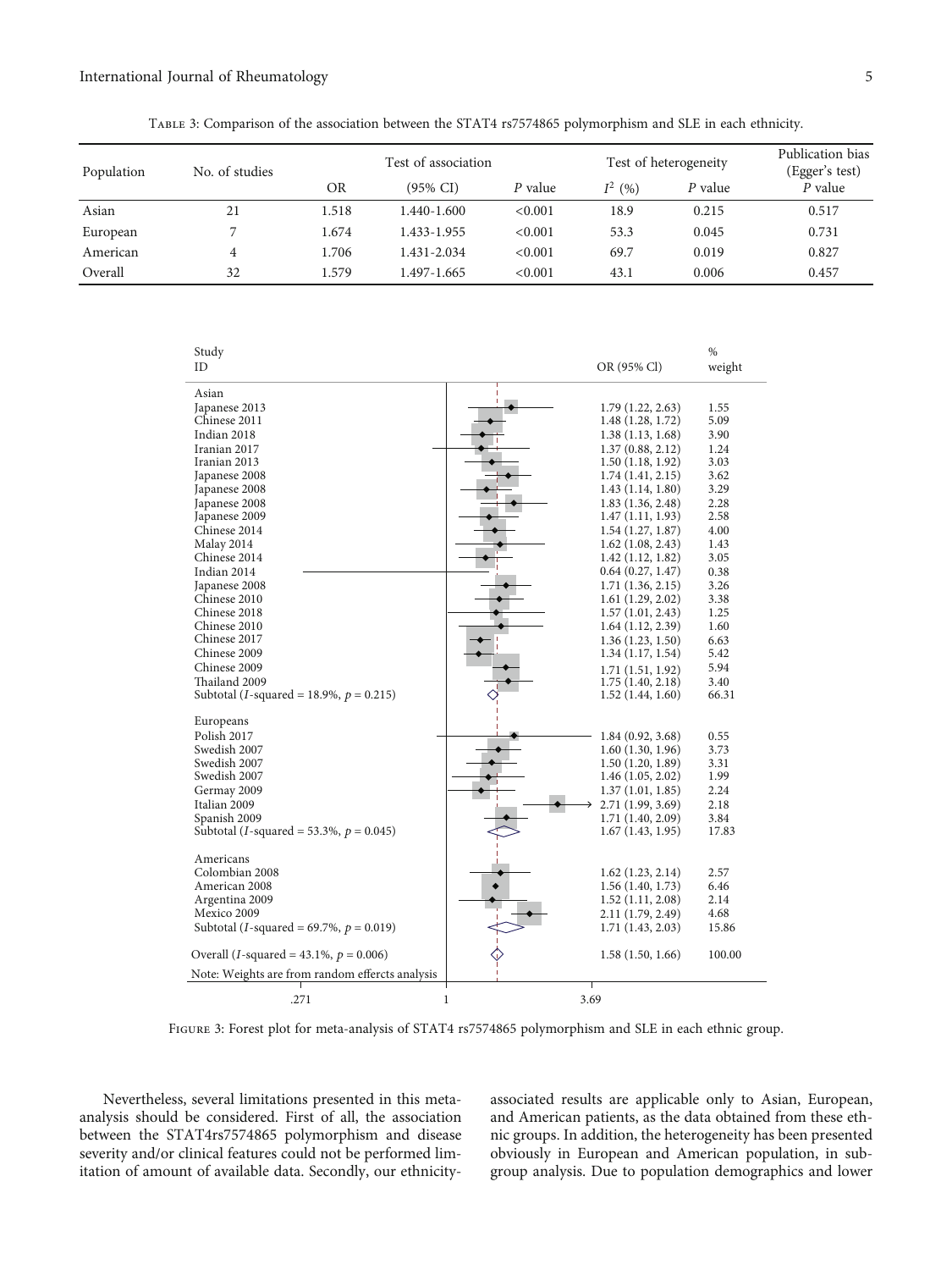<span id="page-5-0"></span>

FIGURE 4: Publication bias for the analysis of association of STAT4 rs7574865 polymorphism and SLE susceptibility in overall populations.



Filled funnel plot with pseudo 95% confdence limits

FIGURE 5: Funnel plots were obtained by trim and fill method to identify and correct the asymmetry of funnel plots caused by publication bias.

SLE risk predisposition, or publication bias, fewer relevant studies were obtained in European and American, which may have distorted the heterogeneity, even have affected the final result, despite performing the "trim and fill" method and Egger regression test. Last but not least, STAT4 polymorphism may interact with other potential confounding risk factors.

In summary, our results stressed the importance of STAT4rs7574865 polymorphisms in increasing the risk of SLE in multiple ethnic groups and that the prevalence of the STAT4rs7574865 T allele may depend on ethnicity, which may improve our understanding of SLE pathogenesis. However, additional research with well-designed and large sample sizes is needed to be carried out about European, American, and other ethnicities in the future.

#### Data Availability

The extracted data used to support the findings of this study are mainly included within the article.

## Conflicts of Interest

The authors declare that they have no conflicts of interest.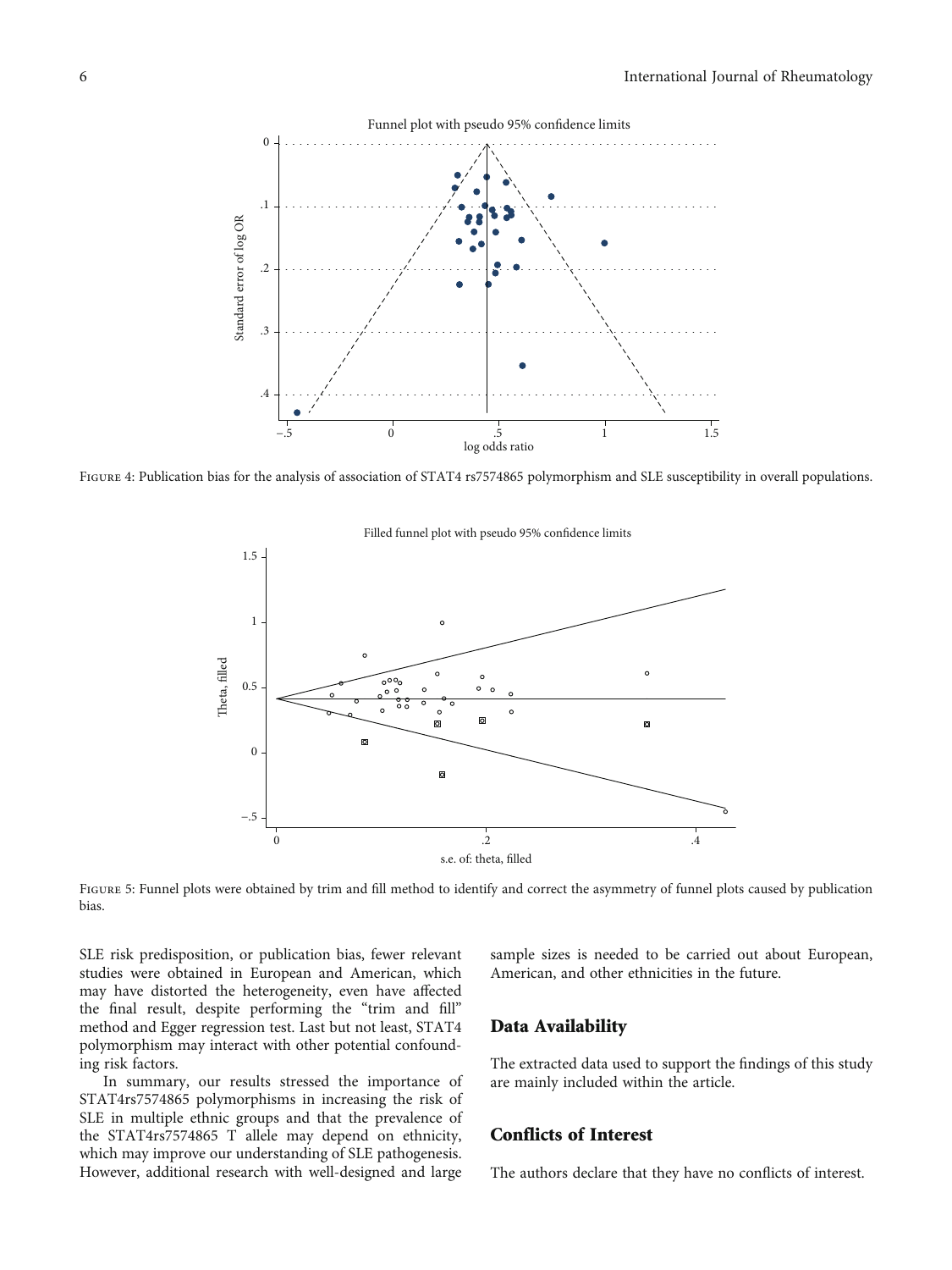#### <span id="page-6-0"></span>Authors' Contributions

Shancui-zheng, Jinping-Zhang, and Liu Lei contributed equally to this work and should be considered co-first authors.

#### References

- [1] T. Dörner and R. Furie, "Novel paradigms in systemic lupus erythematosus," Lancet, vol. 393, no. 10188, pp. 2244–2358, 2019.
- [2] A. A. Bengtsson and L. Rönnblom, "Systemic lupus erythematosus: still a challenge for physicians," Journal of Internal Medicine, vol. 281, no. 1, pp. 52–64, 2017.
- [3] A. E. Gorji, Z. Roudbari, A. Alizadeh, and B. Sadeghi, "Investigation of systemic lupus erythematosus (SLE) with integrating transcriptomics and genome wide association information," Gene, vol. 706, pp. 181–187, 2019.
- [4] N. Hagberg, M. Joelsson, D. Leonard et al., "The STAT4 SLE risk allele rs 7574865[T] is associated with increased IL-12 induced IFN-*γ* production in T cells from patients with SLE," Annals of the Rheumatic Diseases, vol. 77, no. 7, pp. 1070–1077, 2018.
- [5] A. N. Mathur, H. C. Chang, D. G. Zisoulis et al., "Stat 3 and Stat 4 direct development of IL-17-secreting Th cells," Journal of Immunology, vol. 178, no. 8, pp. 4901–4907, 2007.
- [6] K. Kadota, M. Mori, M. Yanagimachi et al., "Analysis of gender differences in genetic risk: association of TNFAIP3 polymorphism with male childhood-onset systemic lupus erythematosus in the Japanese population," PLOS One, vol. 8, no. 8, article e72551, 2013.
- [7] P. Li, C. Cao, H. Luan et al., "Association of genetic variations in the STAT4 and IRF7/KIAA1542 regions with systemic lupus erythematosus in a Northern Han Chinese population," Human Immunology, vol. 72, no. 3, pp. 249–255, 2011.
- [8] V. Gupta, S. Kumar, A. Pratap et al., "Association of ITGAM, TNFSF4, TNFAIP3 and STAT4 gene polymorphisms with risk of systemic lupus erythematosus in a North Indian population," Lupus, vol. 27, no. 12, pp. 1973–1979, 2018.
- [9] A. Salmaninejad, M. Mahmoudi, S. Aslani, S. Poursani, V. Ziaee, and N. Rezaei, "Association of STAT4 gene single nucleotide polymorphisms with Iranian juvenile-onset systemic lupus erythematosus patients," The Turkish Journal of Pediatrics, vol. 59, no. 2, pp. 144–149, 2017.
- [10] S. Mirkazemi, M. Akbarian, A. R. Jamshidi et al., "Association of STAT4 rs7574865 with susceptibility to systemic lupus erythematosus in Iranian population," Inflammation, vol. 36, no. 6, pp. 1548–1552, 2013.
- [11] S. Kobayashi, K. Ikari, H. Kaneko et al., "Association of STAT4 with susceptibility to rheumatoid arthritis and systemic lupus erythematosus in the Japanese population," Arthritis and Rheumatism, vol. 58, no. 7, pp. 1940–1946, 2008.
- [12] C. Kiyohara, M. Washio, T. Horiuchi et al., "Cigarette smoking, STAT4 and TNFRSF1B polymorphisms, and systemic lupus erythematosus in a Japanese population," The Journal of Rheumatology, vol. 36, no. 10, pp. 2195–2203, 2009.
- [13] J. Dang, S. Shan, J. Li et al., "Gene–gene interactions of IRF5, STAT4, IKZF1 and ETS1 in systemic lupus erythematosus," Tissue Antigens, vol. 83, no. 6, pp. 401–408, 2014.
- [14] K. Skonieczna, R. Czajkowski, S. Kaszewski, M. Gawrych, A. Jakubowska, and T. Grzybowski, "Genetic similarities and

differences between discoid and systemic lupus erythematosus patients within the Polish population," Advances in Dermatology and Allergology/Postępy Dermatologii i Alergologii, vol. 3, no. 3, pp. 228–232, 2017.

- [15] H. C. Chai, K. H. Chua, S. K. Lim, and M. E. Phipps, "Insight" into gene polymorphisms involved in toll-like receptor/interferon signalling pathways for systemic lupus erythematosus in South East Asia," Journal of Immunology Research, vol. 2014, Article ID 529167, 2014.
- [16] A. Kawasaki, I. Ito, K. Hikami et al., "Role of STAT4 polymorphisms in systemic lupus erythematosus in a Japanese population: a case-control association study of the STAT1-STAT4 region," Arthritis Research & Therapy, vol. 10, no. 5, 2008.
- [17] R. J. Palomino-Morales, A. Rojas-Villarraga, C. I. González, G. Ramírez, J. M. Anaya, and J. Martín, "STAT4 but not TRAF1/C5 variants influence the risk of developing rheumatoid arthritis and systemic lupus erythematosus in Colombians," Genes and Immunity, vol. 9, no. 4, pp. 379–382, 2008.
- [18] Y. Su, Y. Zhao, X. Liu et al., "Variation in STAT4 is associated with systemic lupus erythematosus in Chinese Northern Han population," Chinese Medical Journal, vol. 123, no. 22, pp. 3173–3177, 2010.
- [19] W. Xi-mei, H. Qiu-xia, L. Bo, S. Ruonan, T. Jinhui, and H. Jianyun, "Association of STAT4 rs7574865 polymorphism with systemic lupus erythematosus," Hainan Medical Journal, vol. 29, no. 21, pp. 3013–3016, 2018.
- [20] B. Shuyun, Z. Limin, W. Cuixiang et al., "Correlativity between single nucleotide polymorphisms of STAT4 and systemic lupus erythematosus," Immunological Journal, vol. 26, no. 2, pp. 183–185, 2010.
- [21] W. Min, Y. Dongqing, and L. Ruixue, "Association of STAT4 gene single nucleotide polymorphism and its mRNA level with systemic lupus erythematosus," Anhui Medical University, 2017.
- [22] M. Qian, T. Yuan-jio, Q. Xiao-xia et al., "STAT4 gene polymorphism in Chinese Han systemic lupus erythematosus,' Chinese Journal of Rheumatology, vol. 13, no. 8, pp. 516–520, 2009.
- [23] W. Yang, P. Ng, M. Zhao et al., "Population differences in SLE susceptibility genes: STAT4 and BLK , but not PXK , are associated with systemic lupus erythematosus in Hong Kong Chinese," Genes and Immunity, vol. 10, no. 3, pp. 219–226, 2009.
- [24] K. E. Taylor, E. F. Remmers, A. T. Lee et al., "Specificity of the STAT4 genetic association for severe disease manifestations of systemic lupus erythematosus," PLoS Genetics, vol. 4, no. 5, article e1000084, 2008.
- [25] E. F. Remmers, R. M. Plenge, A. T. Lee et al., "STAT4 and the risk of rheumatoid arthritis and systemic lupus erythematosus," The New England Journal of Medicine, vol. 357, no. 10, pp. 977–986, 2007.
- [26] A. K. Abelson, A. M. Delgado-Vega, S. V. Kozyrev et al., "STAT4 associates with systemic lupus erythematosus through two independent effects that correlate with gene expression and act additively with IRF5 to increase risk," Annals of the Rheumatic Diseases, vol. 68, no. 11, pp. 1746–1753, 2009.
- [27] N. Mantel and W. Haenszel, "Statistical aspects of the analysis of data from retrospective studies of disease," Journal of the National Cancer Institute, vol. 22, no. 4, pp. 719–748, 1959.
- [28] R. Der Simonian and N. Laird, "Meta-analysis in clinical trials," Controlled Clinical Trials, vol. 7, no. 3, pp. 177–188, 1986.